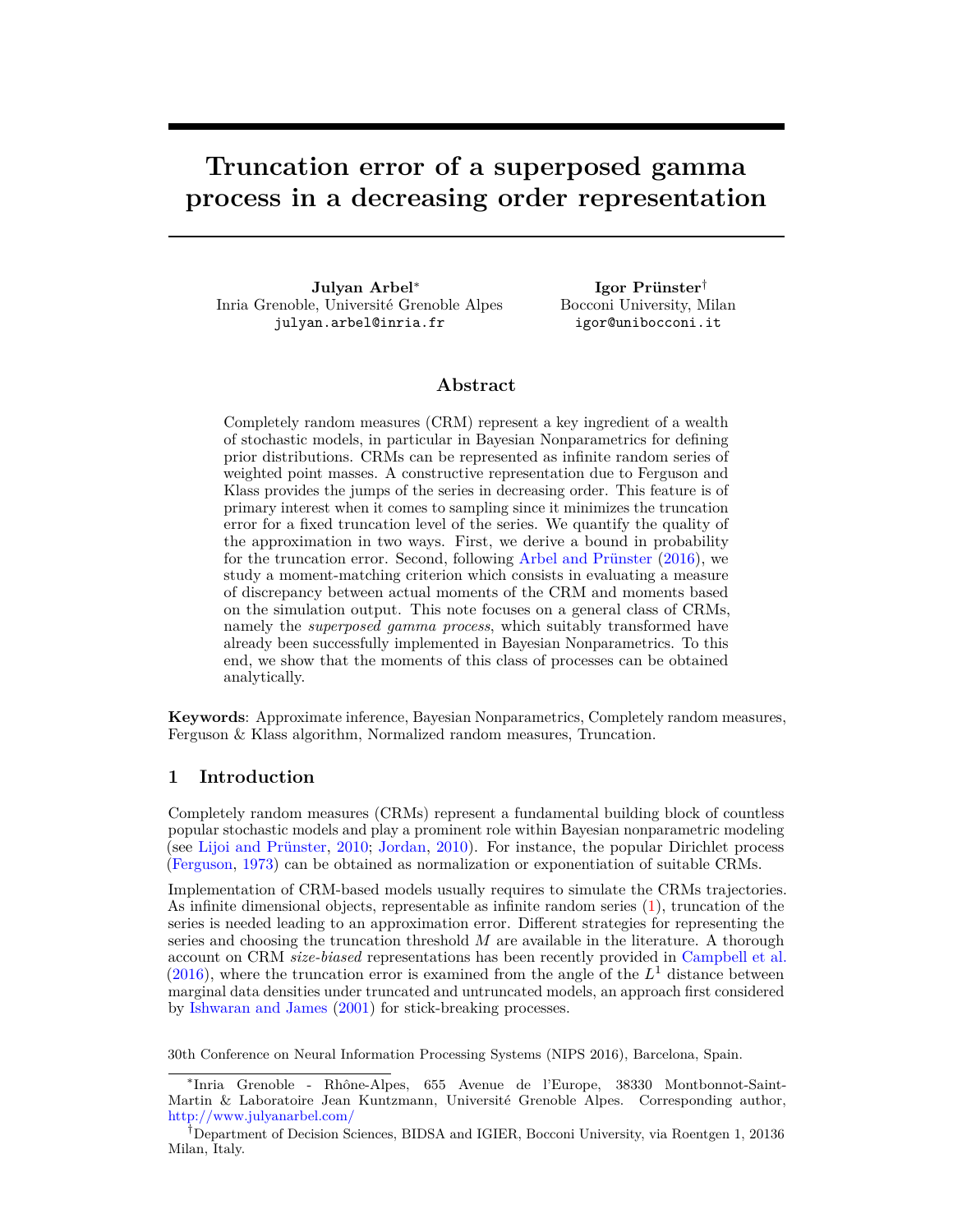Another important type of representation due to [Ferguson and Klass](#page-4-6) [\(1972\)](#page-4-6) (see also [Walker](#page-4-7) [and Damien,](#page-4-7) [2000\)](#page-4-7) is arguably one of the most useful ones in that it displays the weights in decreasing order. This yields the very interesting feature that the approximation error is minimized over the whole sample space for a given truncation level. This competitive advantage was exploited in many works, including [Argiento et al.](#page-4-8) [\(2016\)](#page-4-8); [Barrios et al.](#page-4-9) [\(2013\)](#page-4-9); [De Blasi et al.](#page-4-10) [\(2010\)](#page-4-10); [Epifani et al.](#page-4-11) [\(2003\)](#page-4-11); [Griffin and Walker](#page-4-12) [\(2011\)](#page-4-12); [Nieto-Barajas et al.](#page-4-13) [\(2004\)](#page-4-13); [Nieto-Barajas and Walker](#page-4-14) [\(2004\)](#page-4-14) to cite just a few in Bayesian Nonparametrics. The quality of the approximation, addressed only heuristically in those previous works, is the focus of this note.

In [Arbel and Prünster](#page-4-0) [\(2016\)](#page-4-0) it shown how moments of the CRMs can be used in order to assess the quality of approximation due to the truncation. Since moments of CRMs are simple to compute, the quality of the approximation can be quantified by evaluating a measure of discrepancy between the actual moments of the CRM at issue and the moments computed based on the sampled realizations of the CRM. The truncation level is selected so that measure of discrepancy does not exceed a given threshold, say 5%. In [Arbel and Prünster](#page-4-0) [\(2016\)](#page-4-0) the methodology is illustrated on two classes of CRMs, namely the *generalized gamma process* and the *stable-beta process*.

In the proposed talk we review the results of [Arbel and Prünster](#page-4-0) [\(2016\)](#page-4-0) and, in addition, analyze another broad class called the *superposed gamma process* (see [Regazzini et al.,](#page-4-15) [2003;](#page-4-15) [Lijoi et al.,](#page-4-16) [2005\)](#page-4-16). After defining CRMs and the superposed gamma process (Section [2\)](#page-1-1), we display a bound in probability on the truncation error in Section [3.1](#page-2-0) and then show the applicability of the moment-matching criterion by deriving analytically the moments of the superposed gamma process in Section [3.2.](#page-3-0) An illustration of the Ferguson  $\&$  Klass algorithm and a proof are deferred to the Appendix.

# <span id="page-1-1"></span>**2 Superposed gamma process**

Completely random measures (CRM) have been successfully employed in a wide spectrum of modern applications, including survival analysis, random sparse networks, biology, to cite just a few. A CRM  $\tilde{\mu}$  on  $\tilde{\chi}$  is a random measure which spreads out mass independently in the space, which means that the random measure  $\tilde{\mu}$ , when evaluated on disjoint sets  $A_1, \ldots, A_n$ , leads to independent random variables  $\tilde{\mu}(A_1), \ldots, \tilde{\mu}(A_n)$ . Importantly, [Kingman](#page-4-17) [\(1967\)](#page-4-17) showed that the only way to spread out mass in a *completely random* fashion (without deterministic components) is by randomly scattering point masses in the space. In other words, CRM present the interesting feature that they select (almost surely) discrete measures and hence can be represented as

<span id="page-1-0"></span>
$$
\tilde{\mu} = \sum_{i \ge 1} J_i \delta_{Z_i} \tag{1}
$$

where both the jumps  $J_i$  and the locations  $Z_i$  are random and are controlled by the so-called Lévy intensity which characterizes the CRM. It is a measure on  $\mathbb{R}^+ \times \mathbb{X}$  which can be written as  $\nu(\mathrm{d}v,\mathrm{d}x) = \rho(\mathrm{d}v)\alpha(\mathrm{d}x)$  for so-called homogeneous CRM, which are considered here and correspond to the case of jumps independent of the locations. The function  $\rho$  controls the intensity of the jumps. The measure  $\alpha$ , if the CRM is (almost surely) finite, which is assumed throughout, splits up in  $\alpha = aP_0$  where  $a > 0$  is called the total mass parameter and the probability distribution *P*<sup>0</sup> tunes the locations.

Ever-popular CRM include the *generalized gamma process* introduced by [Brix](#page-4-18) [\(1999\)](#page-4-18) and the *stable-beta process*, or *three-parameter beta process*, defined by [Teh and Gorur](#page-4-19) [\(2009\)](#page-4-19) as an extension of the beta process [\(Hjort,](#page-4-20) [1990\)](#page-4-20). Here we consider another large class of completely random measures called *superposed gamma process*, introduced by [Regazzini et al.](#page-4-15) [\(2003\)](#page-4-15). It is identified by the jump intensity

$$
\rho(\mathrm{d}v) = \frac{1 - e^{-\eta v}}{1 - e^{-v}} \frac{e^{-v}}{v} \, \mathrm{d}v, \quad \eta > 0. \tag{2}
$$

As noted by [Lijoi et al.](#page-4-16) [\(2005\)](#page-4-16), one usually restricts attention to the case of positive integer *η*. Under this assumption, the superposed gamma process takes the form of a genuine *superposition* of independent gamma processes with increasing integer-valued scale parameter,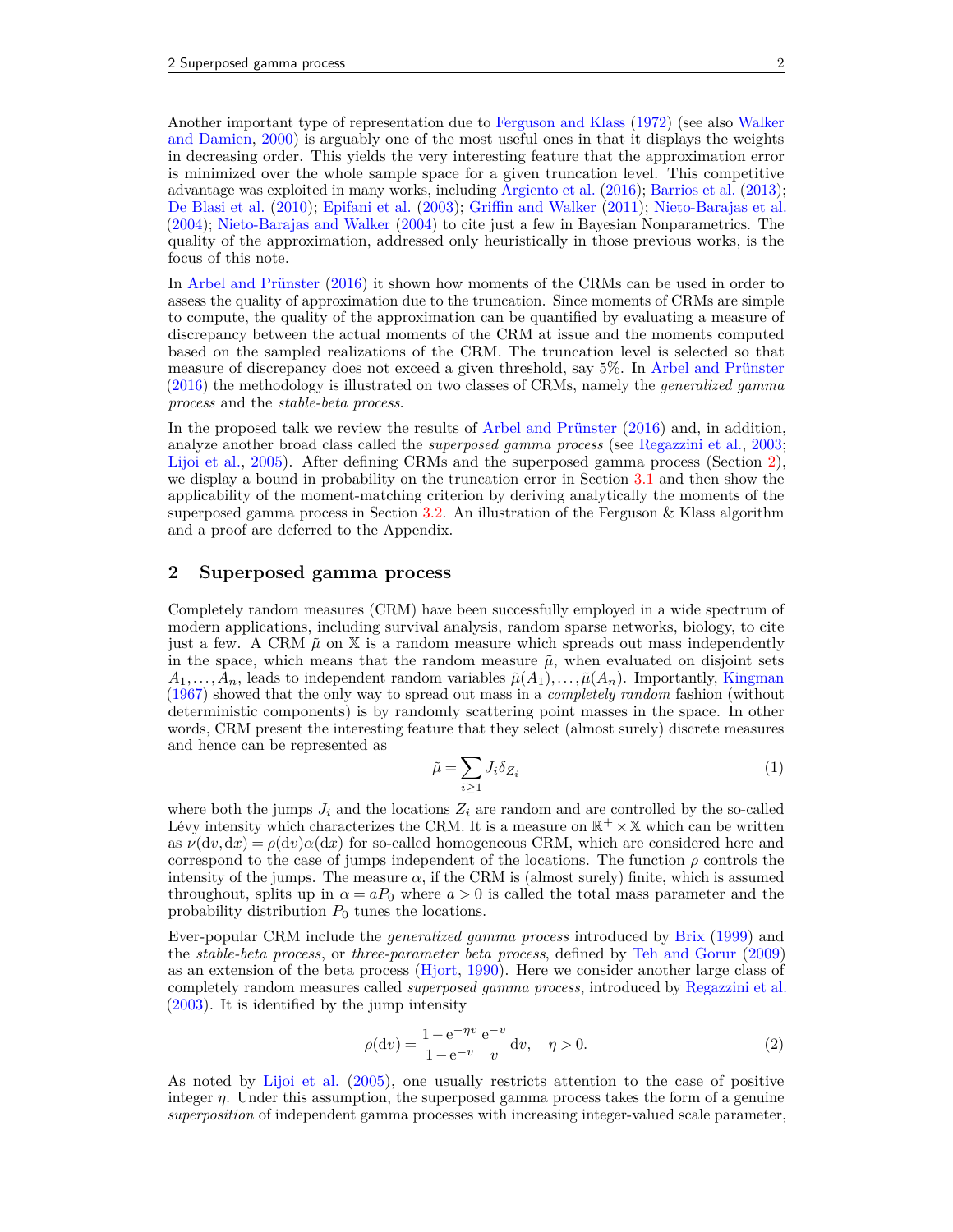with jump intensity  $\rho(\mathrm{d}v) = \frac{1}{v} \left( e^{-v} + e^{-2v} + \ldots + e^{-\eta v} \right) \mathrm{d}v/v$ . The specification of integer values for *η* has also the advantage to lead to analytic computation of the moments. Note that the special case  $\eta = 1$  reduces to the gamma process, which gives rise to the Dirichlet process by normalization. Alternatively, the normalization of the superposed gamma process for unspecified *η* provides the so-called generalized Dirichlet process [\(Lijoi et al.,](#page-4-16) [2005\)](#page-4-16).

[Ferguson and Klass](#page-4-6) [\(1972\)](#page-4-6) devise a constructive representation of a CRM which produces the jumps in decreasing order. This corresponds to the (almost surely unique) ordering of the sum elements in [\(1\)](#page-1-0) where  $J_1 > J_2 > \cdots$ . Indeed, the jumps are obtained as  $\xi_i = N(\tilde{J}_i)$ , where  $N(v) = \nu([v, \infty), \mathbb{R})$  is a decreasing function, and  $\xi_1, \xi_2, \ldots$  are jump times of a standard Poisson process (PP) of unit rate: *ξ*1*, ξ*<sup>2</sup> −*ξ*1*,...* <sup>i</sup>*.*i*.*d*.* ∼ Exp(1). Figure [2](#page-5-0) in Appendix illustrates the function  $N(\cdot)$  which takes the following form in the superposed gamma process case

$$
N(v) = aE_{\eta}(v), \text{ where } E_{\eta}(v) = \sum_{l=1}^{\eta} E_1(kv) \text{ and } E_1(v) = \int_v^{\infty} u^{-1} e^{-u} du,
$$
 (3)

and where the function  $E_1$  denotes the *exponential integral function*. Since it is impossible to sample an infinite number of jumps, approximate simulation of  $\tilde{\mu}$  is in order. This becomes a question of determining the number *M* of jumps to sample leading to the truncation  $\tilde{\mu}_M$ and truncation error  $T_M$  as follow

<span id="page-2-2"></span>
$$
\tilde{\mu}_M = \sum_{i=1}^M J_i \delta_{Z_i}, \quad T_M = \sum_{i=M+1}^{\infty} J_i.
$$
\n(4)

The Ferguson & Klass representation has the key advantage of generating the jumps in decreasing order implicitly minimizing such an approximation error. However, a precise evaluation of  $T_M$ , for example in expectation, is a daunting task due to the non independence of the jumps in the Ferguson & Klass representation. The algorithm is summarized in Algorithm [1.](#page-2-1)

> <span id="page-2-1"></span>Algorithm 1: Ferguson & Klass algorithm 1: sample *ξ<sup>i</sup>* ∼ PP for *i* = 1*,...,M* 2: define  $J_i = N^{-1}(\xi_i)$  for  $i = 1, ..., M$ 3: sample  $Z_i \sim P^*$  for  $i = 1, ..., M$ 4: approximate  $\tilde{\mu}$  by  $\sum_{i=1}^{M} J_i \delta_{Z_i}$

## <span id="page-2-4"></span>**3 Truncation error of the superposed gamma process**

#### <span id="page-2-0"></span>**3.1 Bound in probability**

We provide an evaluation in probability of the truncation error  $T_M$  in [\(4\)](#page-2-2).

<span id="page-2-3"></span>**Proposition 1.** Let  $(\xi_j)_{j\geq1}$  be the jump times for a homogeneous Poisson process on  $\mathbb{R}^+$ *with unit intensity. Then for any*  $\epsilon \in (0,1)$ *, the tail sum of the superposed gamma process* [\(4\)](#page-2-2) *satisfies*

$$
\mathbb{P}\Big(T_M \le t_M^{\epsilon}\Big) \ge 1 - \epsilon, \text{ for } t_M^{\epsilon} = \frac{C}{(\eta!)^{1/\eta}} e^{1 - \frac{M}{C}}, \text{ where } C = \frac{2ea\eta}{\epsilon}.
$$

The simple proof is deferred to Appendix [B.](#page-5-1) It is interesting to note that the bound  $t_M^{\epsilon}$ for the superposed gamma process is equal to its counterpart for the beta process with concentration parameter *c* set to *η*, all else things being equal (total mass parameter *a* and threshold  $\epsilon$ ). See Proposition 1 in [Arbel and Prünster](#page-4-0) [\(2016\)](#page-4-0). This finding provides a nice connection between both processes otherwise seemingly unrelated.

The bound  $t_M^{\epsilon}$  obtained in Proposition [1](#page-2-3) is exponentially decreasing with *M*, which is reminiscent of the results obtained by [Brix](#page-4-18) [\(1999\)](#page-4-18) and [Arbel and Prünster](#page-4-0) [\(2016\)](#page-4-0), respectively,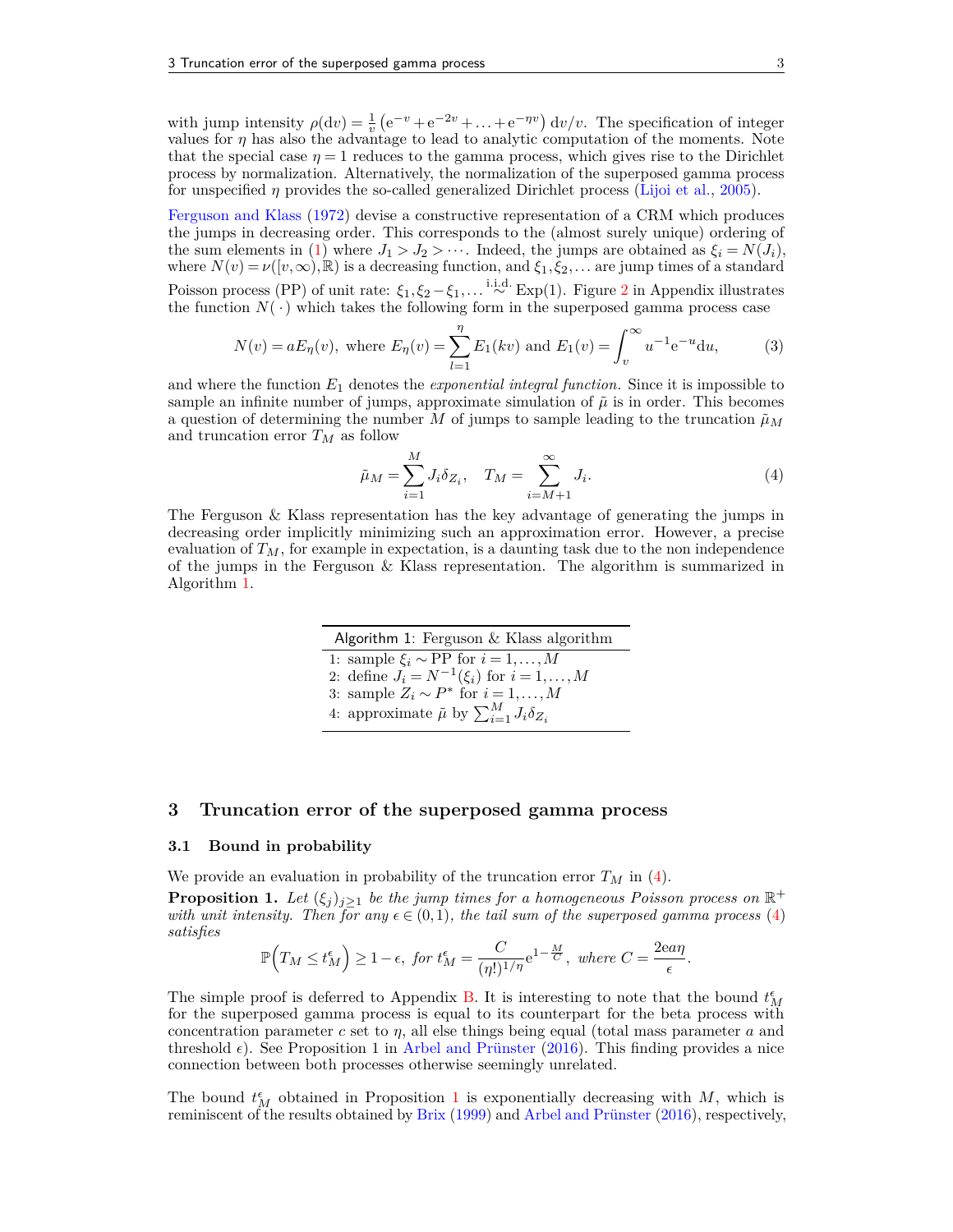for the generalized gamma process and the stable-beta process with no stable component. As already pointed out by these authors, the bound  $t_M^{\epsilon}$  is very conservative due to a crude lower bound on the quantiles *q<sup>j</sup>* (notation of the proof). The left panel of Figure [1](#page-3-1) displays this bound  $t_M^{\epsilon}$ , while the right panel illustrates the truncation level *M* (in log-scale) required in order to guarantee with 95% probability an upper bound on  $T_M$  of  $t_{max} \in \{1, 10, 100\}$ , for varying values of *η*. Inspection of the plots demonstrates the rapid increase with *η* of the number of jumps needed in order to assess a given bound in probability.



<span id="page-3-1"></span>Fig. 1: Left: variation of  $M \mapsto t_M^{\epsilon}$  for  $\eta \in \{1, 2, 5, 10\}$ . Right: variation of the threshold function  $\eta \mapsto M$  needed to match an error bound of  $t_{max} \in \{1, 10, 100\}$  with  $\eta \in$ {1*,...,*20}, log scale on *y*-axis.

#### <span id="page-3-0"></span>**3.2 Moment-matching criterion**

Given the limited practical usefulness of the bound provided in Proposition [1,](#page-2-3) we propose to use the alternative route of the moment-matching methodology of [Arbel and Prünster](#page-4-0) [\(2016\)](#page-4-0) and derive the relevant quantities in order to implement it for the superposed gamma process. Let us consider the *n*-th (raw) moment of the (random) total mass  $\tilde{\mu}(\mathbb{X})$  defined by  $m_n = \mathbb{E}[\tilde{\mu}^n(\mathbb{X})]$ . Given the Laplace transform of CRM, the moments (see, e.g., Proposition 1 in [Arbel and Prünster,](#page-4-0) [2016\)](#page-4-0) take on the form

<span id="page-3-2"></span>
$$
m_n = \sum_{(*)} {n \choose k_1 \cdots k_n} \prod_{i=1}^n (\kappa_i/i!)^{k_i},
$$
\n(5)

where the sum  $(*)$  is over all *n*-tuples of nonnegative integers  $(k_1, \ldots, k_n)$  satisfying the constraint  $k_1 + 2k_2 + \cdots + nk_n = n$  and  $\kappa_i$  is the *i*<sup>th</sup> cumulant defined by  $\kappa_i = a \int_0^\infty v^i \rho(\mathrm{d}v)$ . Simple algebra leads to the following expression for the cumulants of the superposed gamma process

<span id="page-3-3"></span>
$$
\kappa_i = a(i-1)!\zeta_\eta(i) \tag{6}
$$

which displays the *incomplete Euler–Riemann zeta function*  $\zeta_{\eta}(i) = \sum_{l=1}^{\eta} \frac{1}{l^i}$  $\frac{1}{l^i}$ . Hence the moment-matching methodology introduced by [Arbel and Prünster](#page-4-0) [\(2016\)](#page-4-0) can be readily applied by making use of  $(5)$  and  $(6)$ .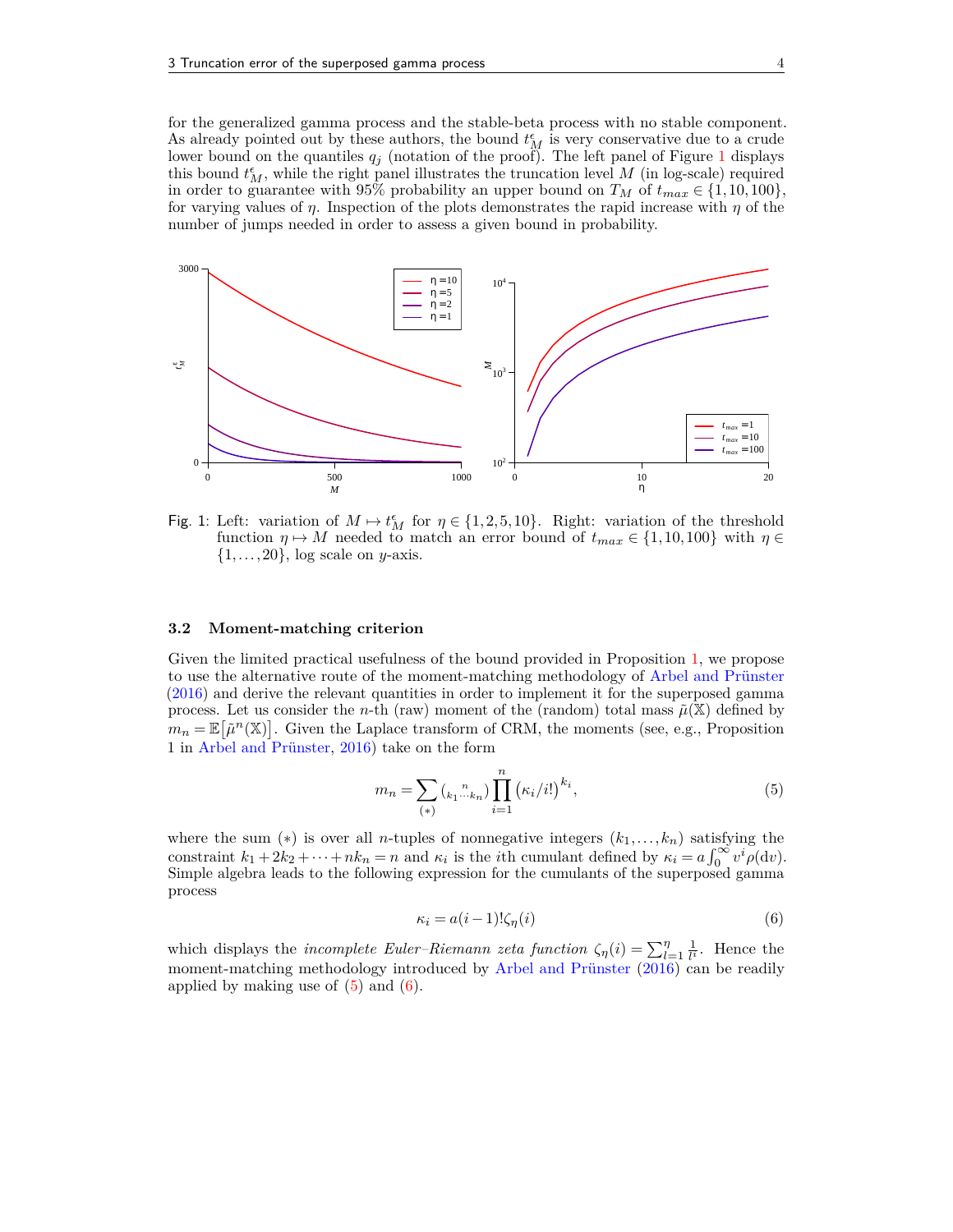## **References**

- <span id="page-4-0"></span>Arbel, J. and Prünster, I. (2016). A moment-matching Ferguson & Klass algorithm. *Stat. Comput., in press*. [arxiv:1606.02566.](http://arxiv.org/abs/1606.02566)
- <span id="page-4-8"></span>Argiento, R., Bianchini, I., and Guglielmi, A. (2016). A blocked Gibbs sampler for NGGmixture models via a priori truncation. *Stat. Comput.*, 26(3):641–661.
- <span id="page-4-9"></span>Barrios, E., Lijoi, A., Nieto-Barajas, L. E., and Prünster, I. (2013). Modeling with normalized random measure mixture models. *Statist. Sci.*, 28(3):313–334.
- <span id="page-4-18"></span>Brix, A. (1999). Generalized gamma measures and shot-noise Cox processes. *Adv. Appl. Prob.*, 31:929–953.
- <span id="page-4-4"></span>Campbell, T., Huggins, J. H., How, J., and Broderick, T. (2016). Truncated Random Measures. *arXiv preprint arXiv:1603.00861*.
- <span id="page-4-10"></span>De Blasi, P., Favaro, S., and Muliere, P. (2010). A class of neutral to the right priors induced by superposition of beta processes. *J. Stat. Plan. Inference*, 140(6):1563–1575.
- <span id="page-4-11"></span>Epifani, I., Lijoi, A., and Prünster, I. (2003). Exponential functionals and means of neutralto-the-right priors. *Biometrika*, 90(4):791–808.
- <span id="page-4-3"></span>Ferguson, T. S. (1973). A Bayesian analysis of some nonparametric problems. *Ann. Statist.*, 1(2):209–230.
- <span id="page-4-6"></span>Ferguson, T. S. and Klass, M. J. (1972). A representation of independent increment processes without Gaussian components. *Ann. Math. Stat.*, 43(5):1634–1643.
- <span id="page-4-12"></span>Griffin, J. E. and Walker, S. G. (2011). Posterior simulation of normalized random measure mixtures. *J. Comput. Graph. Stat.*, 20(1):241–259.
- <span id="page-4-20"></span>Hjort, N. L. (1990). Nonparametric bayes estimators based on beta processes in models for life history data. *Ann. Statist.*, 18(3):1259–1294.
- <span id="page-4-5"></span>Ishwaran, H. and James, L. (2001). Gibbs sampling methods for stick-breaking priors. *Journal of the American Statistical Association*, 96(453):161–173.
- <span id="page-4-2"></span>Jordan, M. I. (2010). Hierarchical models, nested models and completely random measures. *Frontiers of Statistical Decision Making and Bayesian Analysis: in Honor of James O. Berger. New York: Springer*, pages 207–218.
- <span id="page-4-17"></span>Kingman, J. (1967). Completely random measures. *Pacific J. Math.*, 21(1):59–78.
- <span id="page-4-16"></span>Lijoi, A., Mena, R. H., and Prünster, I. (2005). Bayesian nonparametric analysis for a generalized Dirichlet process prior. *Stat. Inference Stoch. Process.*, 8(3):283–309.
- <span id="page-4-1"></span>Lijoi, A. and Prünster, I. (2010). Models beyond the Dirichlet process. In Hjort, N. L., Holmes, C. C., Müller, P., and Walker, S. G., editors, *Bayesian nonparametrics*, pages 80–136. Cambridge University Press, Cambridge.
- <span id="page-4-13"></span>Nieto-Barajas, L. E., Prünster, I., and Walker, S. G. (2004). Normalized random measures driven by increasing additive processes. *Ann. Statist.*, 32(6):2343–2360.
- <span id="page-4-14"></span>Nieto-Barajas, L. E. and Walker, S. G. (2004). Bayesian nonparametric survival analysis via Lévy driven Markov processes. *Stat. Sin.*, 14(4):1127–1146.
- <span id="page-4-15"></span>Regazzini, E., Lijoi, A., and Prünster, I. (2003). Distributional results for means of normalized random measures with independent increments. *Ann. Statist.*, 31(2):560–585.
- <span id="page-4-19"></span>Teh, Y. W. and Gorur, D. (2009). Indian buffet processes with power-law behavior. In *Advances in neural information processing systems*, pages 1838–1846.
- <span id="page-4-7"></span>Walker, S. G. and Damien, P. (2000). Representations of Lévy processes without Gaussian components. *Biometrika*, 87(2):477–483.